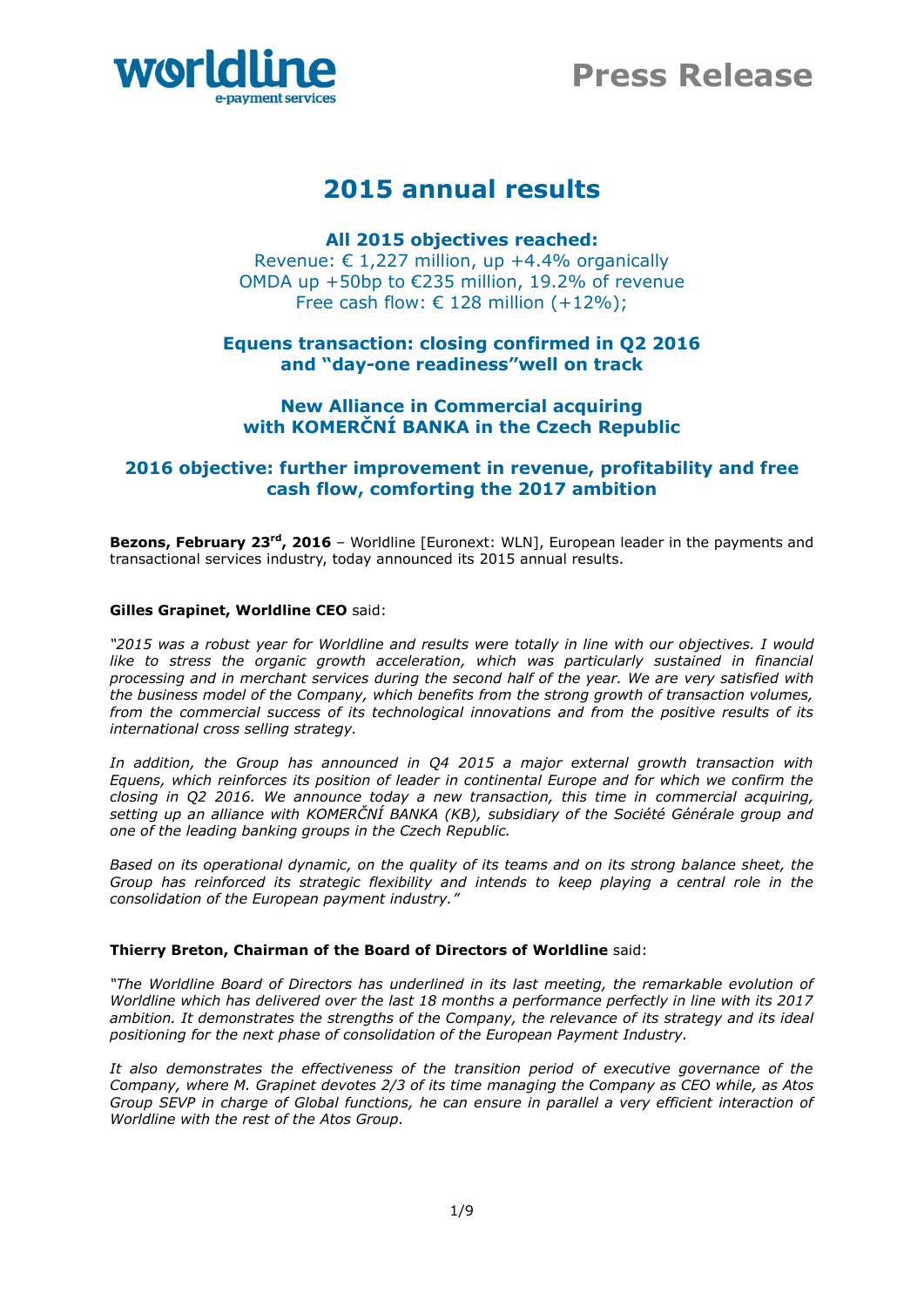

*In the context of the contemplated merger of Worldline and Equens operations, and given the associated need to fully mobilize all the integration know-how and proven capabilities of Atos Group, the Worldline Board of Directors, based on the recommendation from the Nomination and Remuneration Committee, has unanimously decided to extend for another 12 to 18 months the current governance structure of the Company.*

## **2015 key figures**

-

For the analysis of the Group's performance, revenue and OMDA for 2015 is compared with 2014 revenue and OMDA at constant scope and exchange rates. Performance for 2015, on a like-for-like basis compared with 2014, was as follows:

| TIPUTCU WILITZUIT, WUS USTUIJWS.                                             |                  |                |                    |
|------------------------------------------------------------------------------|------------------|----------------|--------------------|
|                                                                              | 2015 key figures |                |                    |
| In $\epsilon$ million                                                        | <b>FY 2015</b>   | FY 2014*       | % Growth           |
| Revenue                                                                      | 1,227.0          | 1,175.5        | $+4.4%$            |
| <b>Operating Margin before Depreciation and Amortization</b><br>% of revenue | 235.3<br>19.2%   | 219.5<br>18.7% | $+7.2%$<br>$+50bp$ |
| Net income Group share<br>% of revenue                                       | 103.4<br>$8.4\%$ | 100.4<br>8.5%  | $+3.0%$            |
| Adjusted net income Group share**<br>% of revenue                            | 117.9<br>9.6%    | 113.8<br>9.7%  | $+3.6%$            |
| Free cash flow                                                               | 128.5            | 114.4          | $+12.3%$           |
| Closing net cash                                                             | 323.3            | 203.1          |                    |

*\* At constant scope and 2015 exchange rates*

*\*\* Adjusted on restructuring, rationalization, integration and acquisition charges, disposals, carve-out and PPA amortization, net of tax*

**Worldline revenue** has been growing constantly since the beginning of 2015 to reach **€ 1,227.0 million**, up **+4.4%** organically compared with last year. All three Global Business Lines contributed to the revenue growth, with a strong acceleration during the second semester of Merchant Services & terminals and Financial Processing & Software Licensing which grew altogether at above +6% in Q4 2015.

The Group's **OMDA** improved by **+50bp**, reaching **€ 235.3 million** or 19.2% of sales fully in line with the guidance for the year.

**Net income** Group share stood at **€ 103.4 million** and **net income group share adjusted** for non-recurring expenses reached **€ 117.9 million**, which compares to € 113.8 million in 2014.

**Diluted adjusted earnings per share<sup>1</sup>** was **€ 0.89** in 2015, compared with €0.86 in 2014  $(+3.5\%)$ .

**Free cash flow** in 2015 was **€ 128.5 million**, exceeding the € 120 million to € 125 million target set for the year and increasing by 12.3% compared with 2014.

 $<sup>1</sup>$  EPS including the impacts of potentially dilutive instruments, calculated on the net result adjusted for non-</sup> recurring items, net of tax (€+14.5 million in 2015 and €+13.4 million in 2014) and based for the year 2014 on the number of shares existing as at December 31, 2014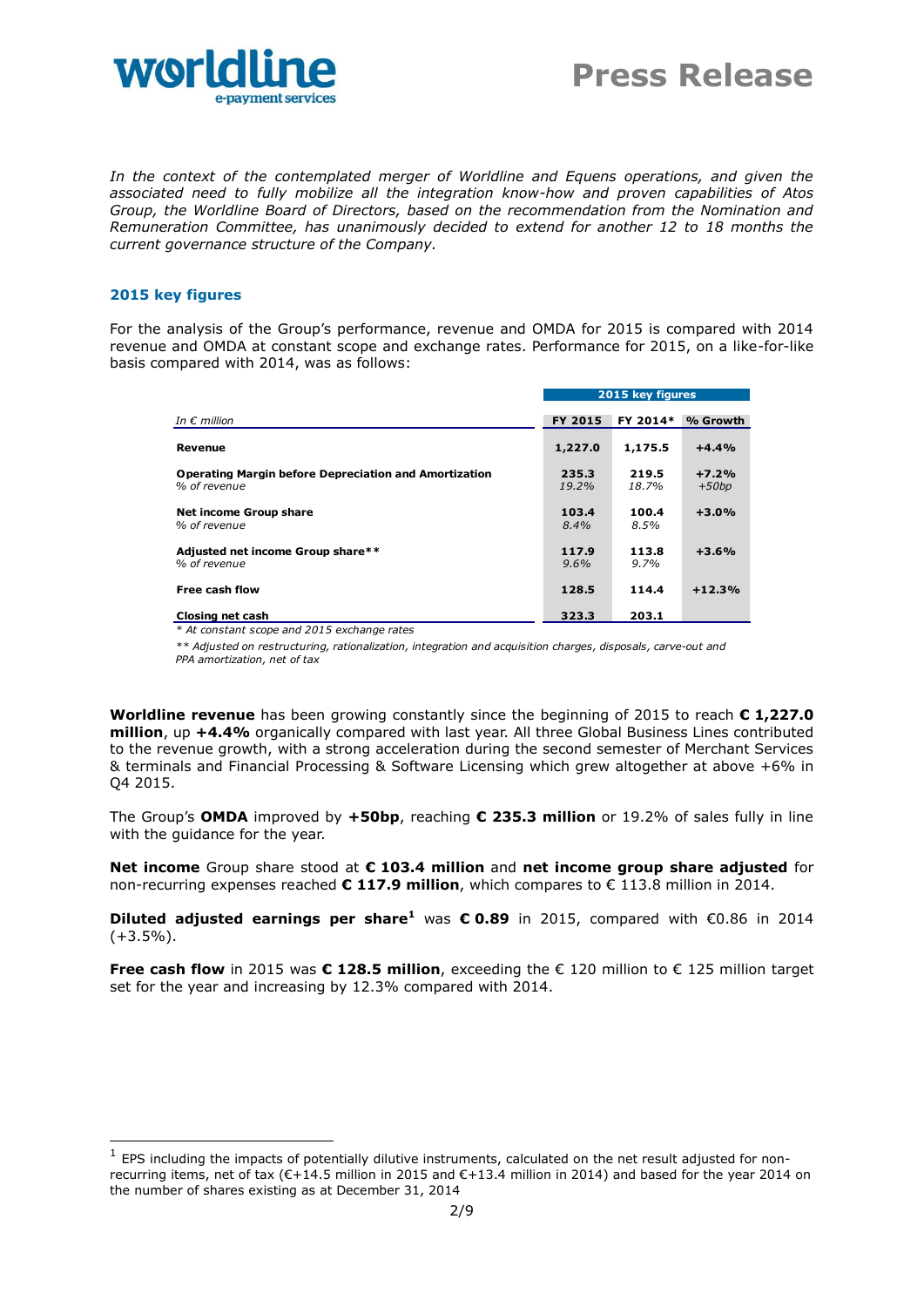

# **Overview of the 2015 operational performance by Global Business Line**

|                                           |                | <b>Revenue</b> |          |         | <b>OMDA</b> |         | OMDA %   |
|-------------------------------------------|----------------|----------------|----------|---------|-------------|---------|----------|
|                                           |                |                |          |         |             |         |          |
| In $\epsilon$ million                     | <b>FY 2015</b> | FY 2014*       | % Growth | FY 2015 | FY 2014*    | FY 2015 | FY 2014* |
| Merchant Services & Terminals             | 401.9          | 379.2          | $+6.0%$  | 77.8    | 80.4        | 19.4%   | 21.2%    |
| Financial Processing & Software Licensing | 413.8          | 402.4          | $+2.8%$  | 107.7   | 101.4       | 26.0%   | 25.2%    |
| Mobility & e-Transactional Services       | 411.3          | 393.8          | $+4.4%$  | 68.3    | 54.9        | 16.6%   | 13.9%    |
| Corporate Costs                           |                |                |          | $-18.5$ | $-17.2$     | $-1.5%$ | $-1.5%$  |
| Worldline                                 | 1,227.0        | 1,175.5        | $+4.4%$  | 235.3   | 219.5       | 19.2%   | 18.7%    |

\* At constant scope and 2015 exchange rates

#### **Merchant Services & Terminals**

Merchant Services & Terminals **revenue** stood at **€ 401.9 million**, growing by **+6.0%** at constant scope and exchange rates compared with 2014. This was primarily driven by the acceleration of growth in *Commercial Acquiring* activities along the year, thanks notably to volume increase in online transactions and international expansion. The *Payment Terminal* business grew alongside with *Commercial Acquiring* and also expanded, both in Benelux and in other geographies through newly developed distribution channels. *Private Label Cards & Loyalty Services'* activity also increased, notably with strong sales of Digital Self Service Kiosks. Overall, the good trends in these 3 divisions more than compensated less project activity in *Online Services*.

Merchant Services & Terminals **OMDA** reached **€ 77.8 million** or **19.4%** of revenue (**-180 basis points** year-on-year). As part of the strategy to grow in international markets and in added value services, a strategic investment was made as planned in 2015 in *Commercial Acquiring*, in particular in sales, marketing and product development, temporarily reducing the OMDA of the Global Business Line, especially during the first semester. Hence, OMDA decreased in H1 2015 (€-3.7 million), but as anticipated significantly accelerated in the second half of the year exceeding H2 2014 OMDA in value terms (€+1.1 million), thanks to volume increase as a result of successful commercial actions which will support further acceleration in 2016.

#### **Financial Processing & Software Licensing**

**Revenue** for Financial Processing & Software Licensing was **€ 413.8 million**, up **+2.8%** organically. All four divisions contributed to the growth of the Global Business Line. *Online Banking* confirmed its dynamism with new contracts signed and continued growth in SEPA transaction volumes. In *Payment Software Licensing,* strong license sales were recorded in Asia, France and Germany. *Issuing processing* benefited from the strong activity in Authentication services in France, Belgium and Germany (3D secure, Trusted Authentication and e-Wallets). *Acquiring Processing* also accelerated mainly in France, thanks to volume increase.

Financial Processing & Software Licensing reached an **OMDA** of **26.0% (€ 107.7 million**), **+80 basis points** compared to 2014, mainly benefiting from new product implementation in Germany and revenue growth in APAC for *Payment Software Licensing*, from volume increase and project work in *Online Banking Services*, and from revenue growth and favorable sales' mix due to added value services in *Acquiring Processing*. The implementation of the TEAM program and the efficiency gains on the IT infrastructure also contributed to the margin improvement.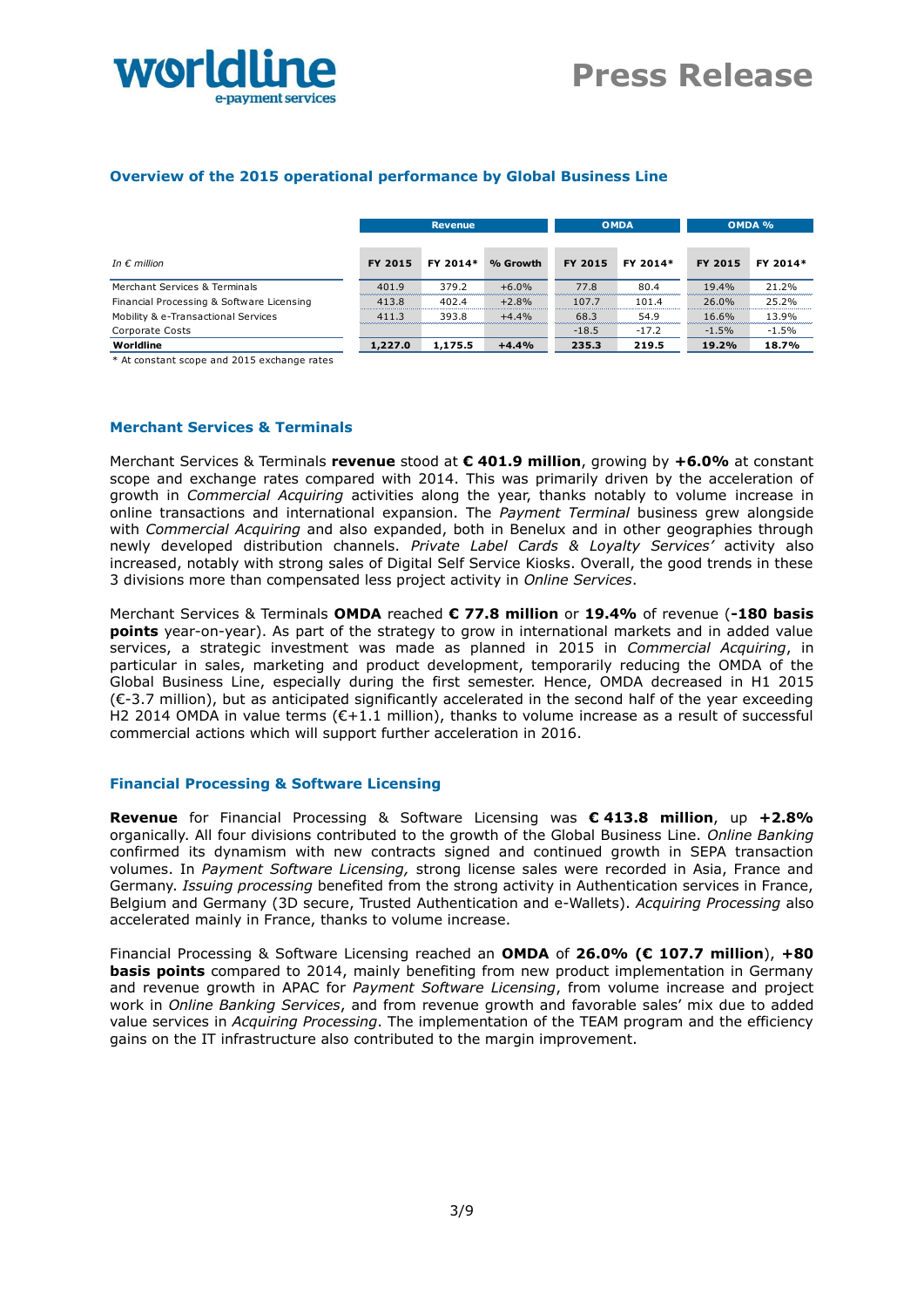

# **Mobility & e-Transactional Services**

**Revenue** in Mobility & e-Transactional Services was **€ 411.3 million**, up **+4.4%** compared with 2014. That growth was fueled by each of the three divisions. *e-Consumer & Mobility* strongly grew thanks to positive trends and new contracts won in Connected Living activities in continental Europe. *e-Ticketing* activities kept expanding thanks to business volume, price increase and project work in Latin America. Despite the termination of the VOSA contract at the end of Q3, *e-Government collection* slightly grew thanks to new contracts in Argentina, Benelux and France.

Mobility & e-Transactional Services **OMDA** reached **€ 68.3 million** or **16.6%** of revenue, increasing by **+270 basis points** (€+13.4 million). This margin improvement was driven by a number of initiatives. In *e-Ticketing,* profitability improved thanks to new business, contract renegotiations and fertilization. *e-Government collection* benefitted from favorable price and volume effects in the UK and in Latin America. A strong revenue increase was recorded in *e-Consumer & Mobility*, which contributed to increase the OMDA margin of the Global Business Line. Last, indirect and central costs decreased, notably in the United Kingdom.

#### **Corporate costs**

**Corporate costs** were stable compared with 2014 and represent 1.5% of revenue. The slight increase in absolute value reflects the re-enforcement of the management team after the IPO of the company in 2014.

## **Commercial activity per Global Business Lines**

The commercial activity in **Merchant Services & Terminals** accelerated during the year, not only by the successful sales initiatives in *Commercial Acquiring* and the international development of the new range of *Payment Terminals* aforementioned, but also by the renewal of strategic long-term contracts in electronic payment acceptance and the international expansion of Worldline's offerings, materialized notably through contracts signed in Norway (transit fare system based on NFC payment cards for Flytoget) and in India (closed loop meal and gift card program for Sodexo and pre-paid and loyalty solution for Select City Walk). Several contracts were signed as well in Digital retail, notably with in-store interactive signage applications implemented for large retailers, enabling to complete a purchase in an omni-commerce and cross channel environment.

In **Financial Processing & Software Licensing,** 2015 key commercial results included the renewal of all issuing and acquiring processing contracts that had reached their terms and the confirmed interest of Worldline's clients for payment security offers (notably Trusted Authentication and 3D-Secure). New clients were signed in *Financial Processing*: Agence France Locale for an endto-end online loan management service and a consortium of 9 Luxemburg banks for a 3D-Secure solution. Through Worldline's close relationship with leading Chinese and ASEAN banks, new contracts were also signed in *Payment Software Licensing*. Overall, the benefits of the international cross selling strategy initiated in July 2013 were confirmed by the successful expansion of the Global Business Line in new markets: in Eastern Europe, a Czech Bank will implement the Group's mobile-payment solution based on HCE technology and a payment processing contract was signed with another bank; while in Asia, 3D-Secure solution and Fraud Management Systems are being implemented for several local banks.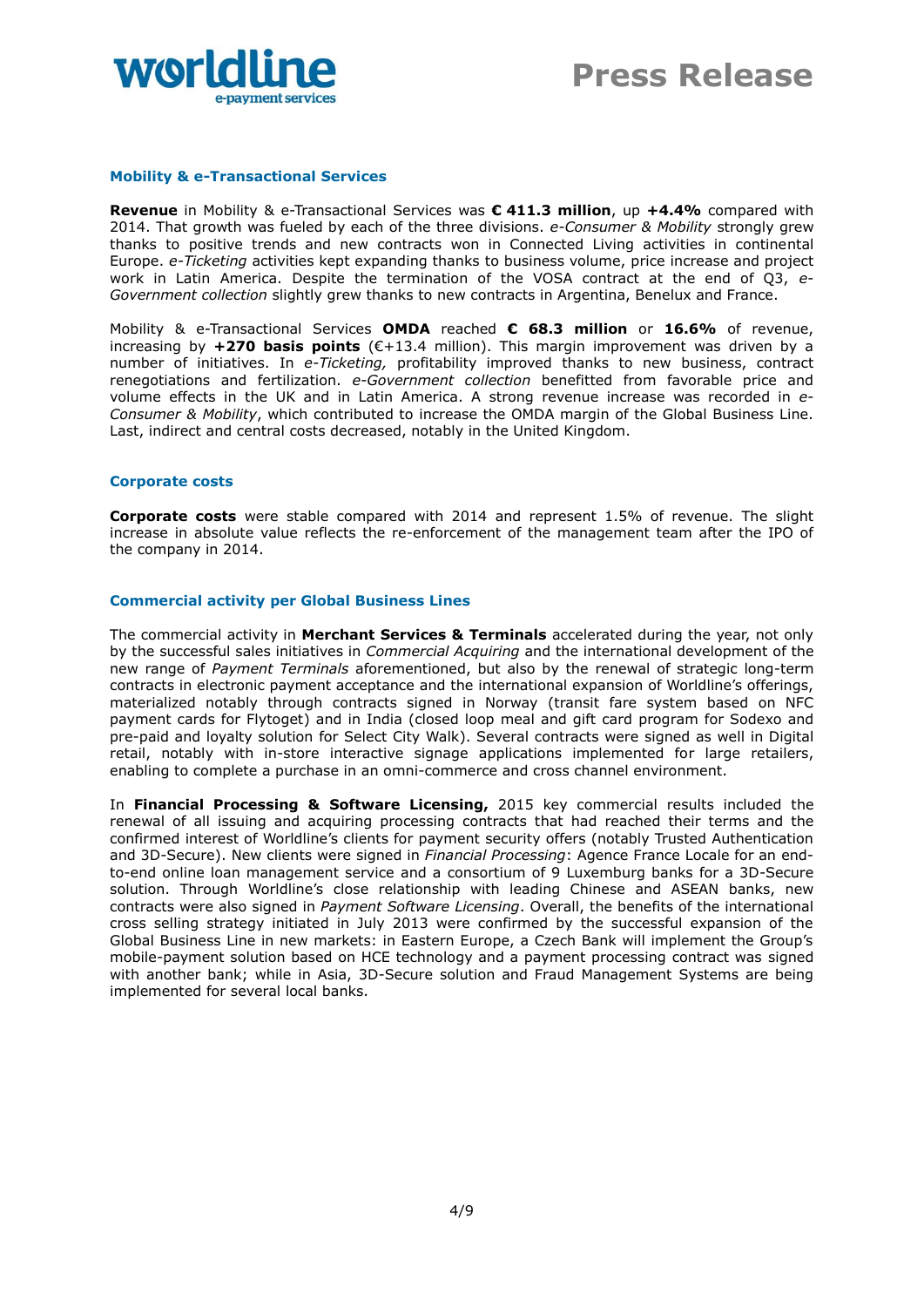

In **Mobility & e-Transactional Services**, several large contract renewals were secured, notably in Argentina for a tax e-collection service with the Salta province. New clients were signed notably for a secured taxation solution in the Baltics, a secured digital processing platform in healthcare in France, and for a significant Connected Vehicle project. In e-Ticketing, the Company successfully sold new added-value products, such as Worldline's next generation of Mobile Ticket Issuing System. Regarding automated traffic offence processing systems, a new system was sold in Luxemburg and the contract in Spain was renewed for an additional two years. As already communicated early November 2015, the Group has not been chosen by the French administration for the renewal of the most important lot of the automated traffic offence processing contract. The current contract, which represents c.5% of the total revenue of the company, has been nonetheless extended to run until June 2016.

**Full backlog** was stable at **€1.7 billion**, representing **1.5 years of revenue**.

The **weighted qualified pipeline** remains healthy, with several large contracts expected to be signed in the next few quarters, particularly around *Private Label Cards* in Merchant Services, *Issuing Processing* in Financial Processing & Software Licensing as well as *Connected Living* offers and *e-Ticketing* in Mobility & e-Transaction Services .

## **Operating income and net income**

**Depreciation, amortization and Other non-cash items** was **€ 60.4 million**.

**Operating margin** progressed to **€ 174.9 million** representing **14.3% of sales**.

**Non-recurring costs** amounted to **€ 26.8 million** and consisted mainly in integration and acquisition costs pertaining to the Equens and Paysquare transactions as well as costs related to the implementation of the Company's target operating model and to the TEAM program design.

**Financial result** was a charge of **€ 5.9 million** and the **tax charge** represented **€ 38.8 million**  (**effective tax rate** of **27.3%**).

As the result of the items above, **net income** was **€ 103.4 million**.

#### **Net cash and free Cash Flow**

Worldline **free cash flow**, exceeding the 2015 objectives of between € 120 million to €125 million, was € **128.5 million**.

#### **Visa shares**

As a principal member of Visa Europe, the Group has been informed that it is eligible to receive part of the purchase price of Visa Europe by Visa Inc. as part as the transaction announced in November. Based on the information provided by Visa Europe, the expected proceeds amount to € 44.9 million.

In the 2015 financial statements, the investment in Visa Europe has been reevaluated in the balance sheet with no impact on the profit and loss statements.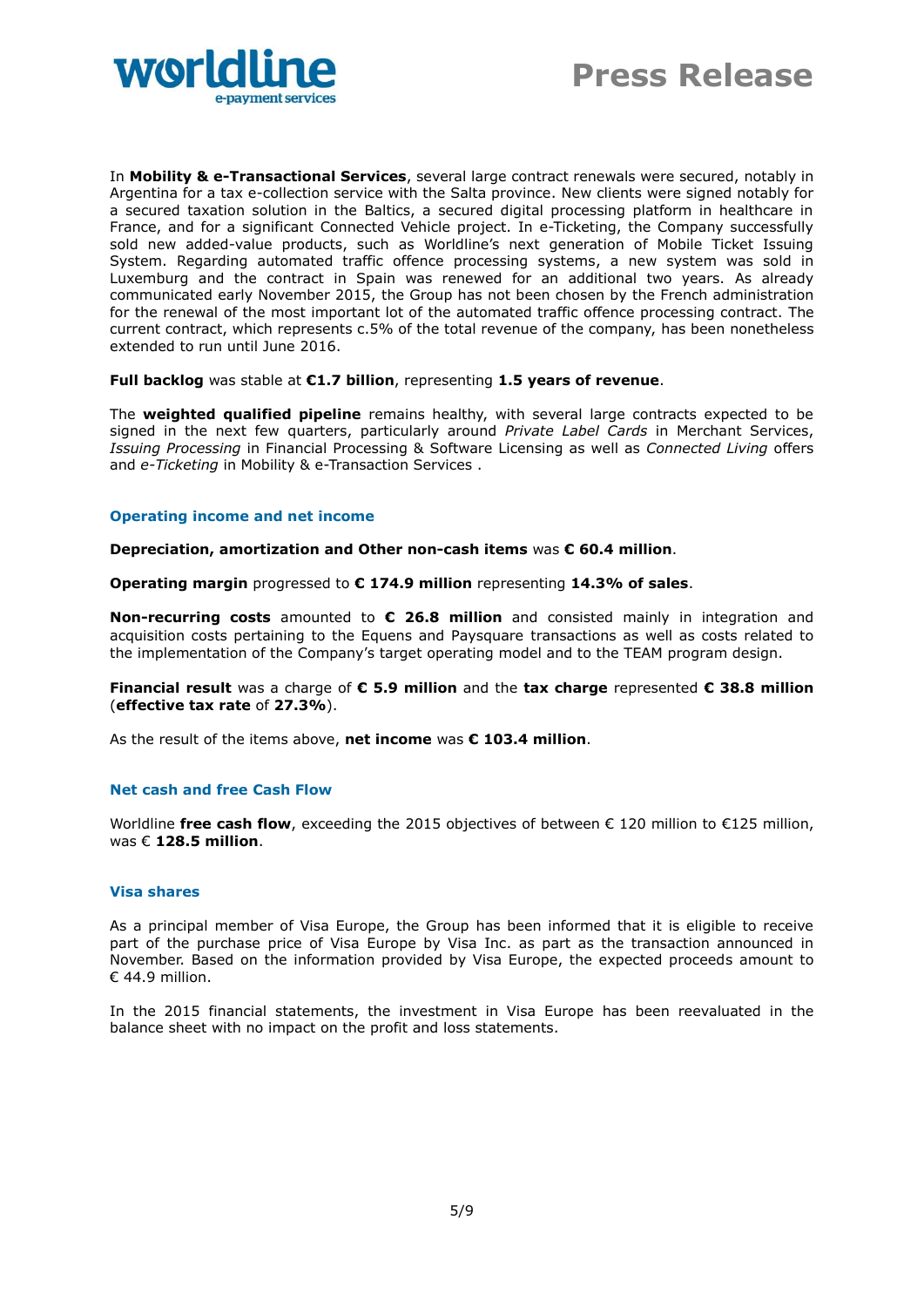

# **Major alliance in Merchant Services in Central Europe**

As part of its expansion strategy in Merchant Services and Commercial Acquiring, Worldline announces today an agreement with KOMERČNÍ BANKA (KB), subsidiary of the Société Générale group and one of the leading banks in the Czech Republic, to further develop product and services for the Czech merchants.

#### **Dividend**

During its meeting held on February 22, 2016 and considering the strategic priority given in 2016 to the development of the Company, the Board of Directors decided to propose at the next Annual General Meeting of Shareholders not to distribute any dividend on the 2015 results

#### **2016 Objectives**

The guidance does not include any contribution from Equens and will be updated after the closing of this transaction to take into consideration the Equens contribution after closing

#### **Revenue**

The Group expects to achieve organic growth of its revenue, at constant scope and exchange rates, of **circa +3%**.

#### **OMDA**

The Group has the objective to increase the OMDA margin by circa **+80 basis points** compared to 2015.

#### **Free cash flow**

The Group has the ambition to generate free cash flow of **between € 135 million and € 140 million**, including the exceptional cash-out linked to the acquisition costs (c.  $\epsilon$  12 million) related to Equens.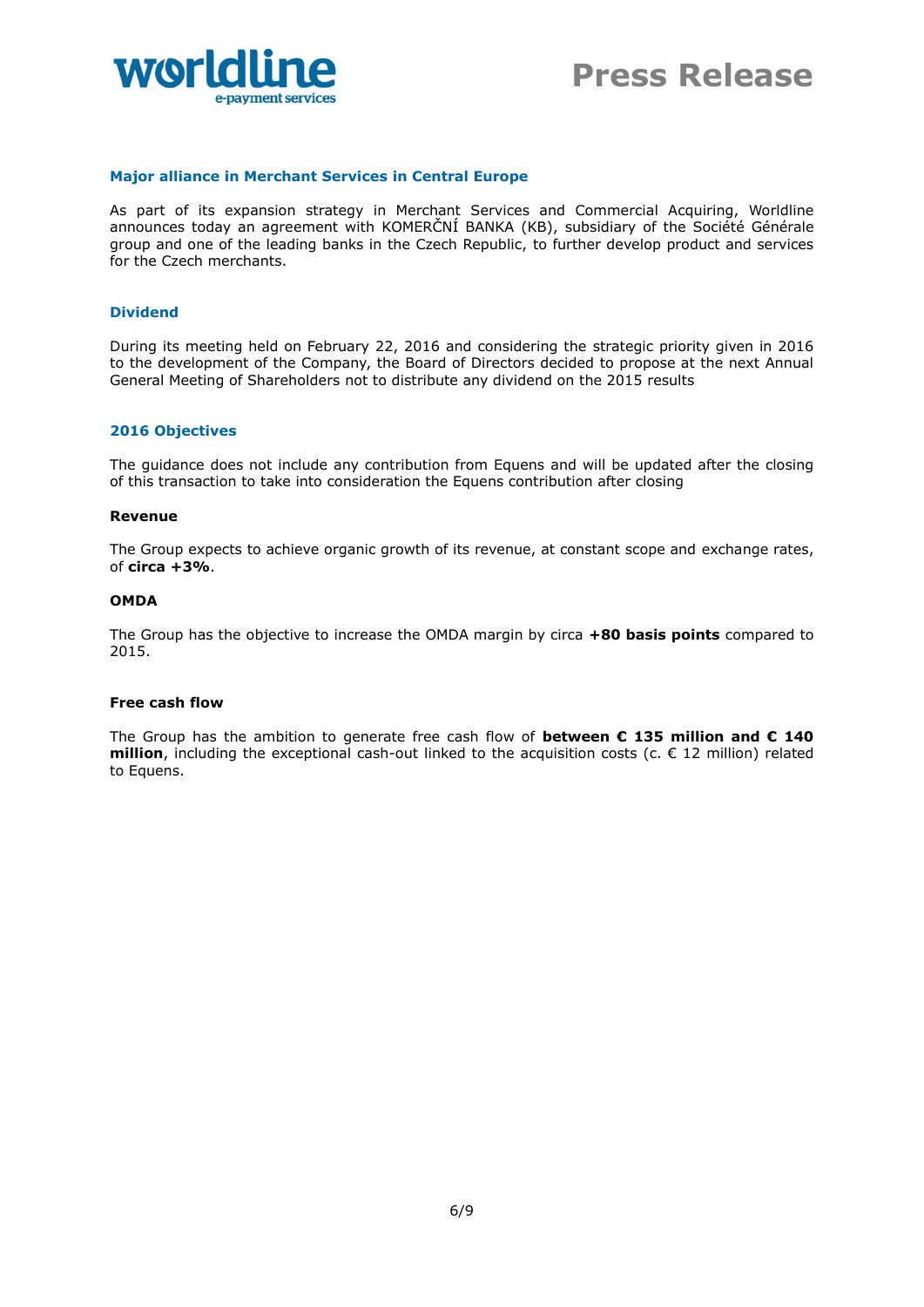

# **Appendix: Statutory to constant scope and exchange rates reconciliation**

|                                                            | <b>Revenue</b>                            |                                 |          |
|------------------------------------------------------------|-------------------------------------------|---------------------------------|----------|
| In $\epsilon$ million                                      | <b>FY 2014</b><br>statutory<br>(reported) | <b>Exchange</b><br>rates effect | FY 2014* |
| Merchant Services & Terminals                              | 373.8                                     | $+5.5$                          | 379.2    |
| Financial Processing & Software Licensing                  | 396.1                                     | $+6.3$                          | 402.4    |
| Mobility & e-Transactional Services                        | 379.4                                     | $+14.4$                         | 393.8    |
| Worldline                                                  | 1,149.3                                   | $+26.2$                         | 1,175.5  |
| $*$ At a satisfied a same and $2015$ surfaces as satisfied |                                           |                                 |          |

\* At constant scope and 2015 exchange rates

|                                           | <b>OMDA</b>                               |                                 |          |
|-------------------------------------------|-------------------------------------------|---------------------------------|----------|
|                                           |                                           |                                 |          |
| In $\epsilon$ million                     | <b>FY 2014</b><br>statutory<br>(reported) | <b>Exchange</b><br>rates effect | FY 2014* |
| Merchant Services & Terminals             | 80.8                                      | $-0.4$                          | 80.4     |
| Financial Processing & Software Licensing | 99.6                                      | $+1.8$                          | 101.4    |
| Mobility & e-Transactional Services       | 51.9                                      | $+3.0$                          | 54.9     |
| Corporate                                 | $-17.2$                                   |                                 | $-17.2$  |
| Worldline                                 | 215.1                                     | $+4.4$                          | 219.5    |

\* At constant scope and 2015 exchange rates

Exchange rate effects reflect mostly the depreciation of the Euro versus the British Pound and Asian currencies. Please note that there was no change in scope compared with the same period last year.

The 2014 revenue and OMDA figures presented "at constant scope and 2015 exchange rates" in this press release are based on the 2015 foreign exchange rates data.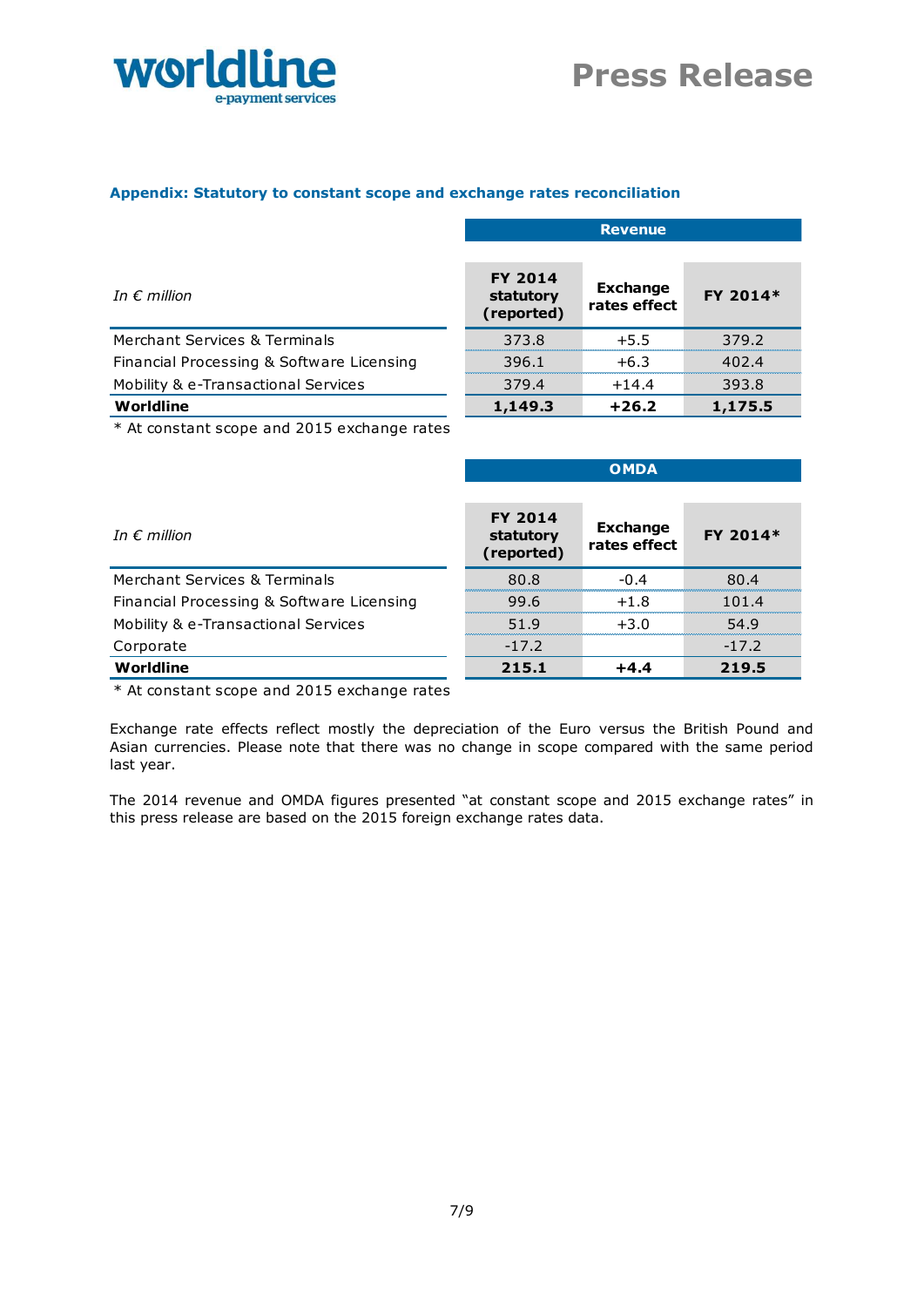

# **Conference call**

Today, Tuesday, February 23rd, 2016 at 6:15 pm (CET – Paris), CEO Gilles Grapinet, along with General Manager Marc-Henri Desportes, and Chief Financial Officer Bruno Vaffier will comment on the Group 2015 results.

You can join the **webcast** of the conference:

- on [worldline.com,](http://www.worldline.com/) in the Investors section
- by smartphones or tablets through the scan of : [Webcast direct link](http://edge.media-server.com/m/p/gahe7j33)
- by telephone with the dial-in:



| <b>France</b>                   | +33 1 76 77 22 31 |
|---------------------------------|-------------------|
| Germany                         | +49 69 2222 10631 |
| <b>United Kingdom</b>           | +44 20 3427 1912  |
| <b>United States of America</b> | +1 212 444 0481   |
|                                 |                   |

**Code: 7418681**

After the conference, a replay of the webcast will be available on [worldline.com,](http://www.worldline.com/) in the Investors section

#### **Forthcoming event**

April 20<sup>th</sup>, 2016 <br> Q1 2016 revenue

# **Contact**

| <b>Investor Relations</b> | David Pierre-Kahn   | +33 (0)6 28 51 45 96<br>david.pierre-kahn@worldline.com   |
|---------------------------|---------------------|-----------------------------------------------------------|
| <b>Press</b>              | Cendrella Bourjaili | +33 (0)1 34 34 97 87<br>Cendrella.bourjaili@worldline.com |